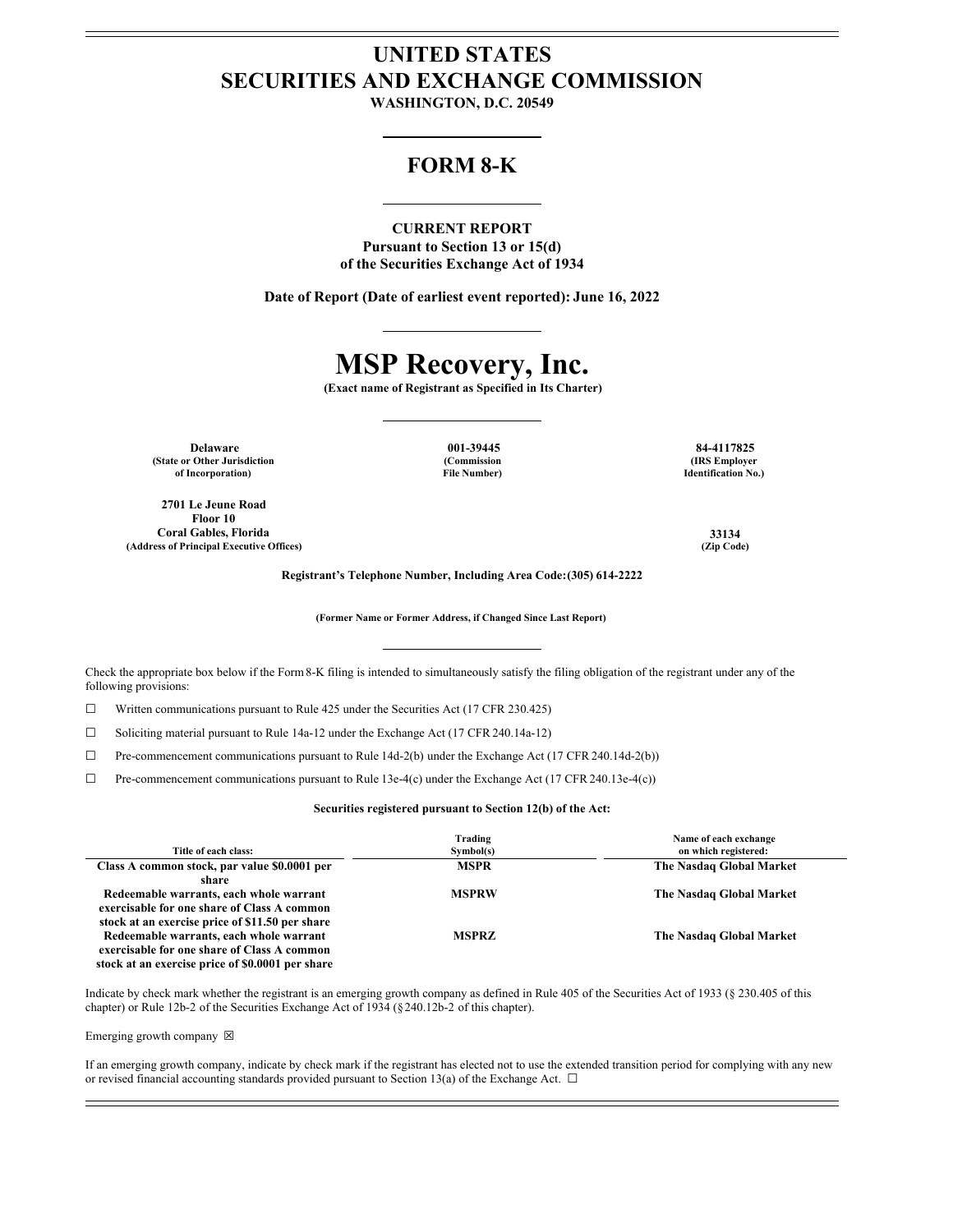# Item 2.03 Creation of a Direct Financial Obligation or an Obligation under an Off-Balance Sheet Arrangement of a Registrant.

On June 16, 2022, MSP Recovery, Inc., a Delaware corporation (the "Company"), issued an unsecured promissory note in an aggregate principal amount of \$112,804,430 (the "Promissory Note") to John H. Ruiz and Frank C. Quesada, the Company's Chief Executive Officer and director and Chief Legal Officer and director, respectively (collectively, the "MSP Principals"), to provide operating cash to the Company. The Promissory Note bears interest at an annual rate of 4%, payable in kind, and will mature on the four year anniversary of the issuance. The Promissory Note is prepayable by the Company at any time, without prepayment penalties, fees, or other expenses.

The Promissory Note contains customary events of default that would allow the MSP Principals to declare the Promissory Note immediately due and payable or the Promissory Note will immediately and automatically become due and payable without notice, presentment, demand, protest or other request of any kind. In addition, the Promissory Note may be accelerated by the MSP Principals if the board of directors of the Company (excluding the MSP Principals) terminates that certain Legal Services Agreement between Lionheart II Holdings, LLC, La Ley con John H. Ruiz, P.A. d/b/a MSP Recovery Law Firm and MSP Law Firm PLLC, dated May 23, 2022.

A copy of the Promissory Note is attached to this Current Report on Form8-K as Exhibit 10.1 and is incorporated herein by reference. The disclosure set forth in this Item 2.03 is intended to be a summary only and is qualified in its entirety by reference to the Promissory Note.

#### **Item 9.01 Financial Statements and Exhibits**

(d) Exhibits.

| Exhibit<br>Number | <b>Exhibit</b>                                                                            |
|-------------------|-------------------------------------------------------------------------------------------|
| 10.1              | Promissory Note, dated June 16, 2022, issued by MSP Recovery, Inc. to the MSP Principals. |
| 104               | Cover Page Interactive Data File (formatted as Inline XBRL).                              |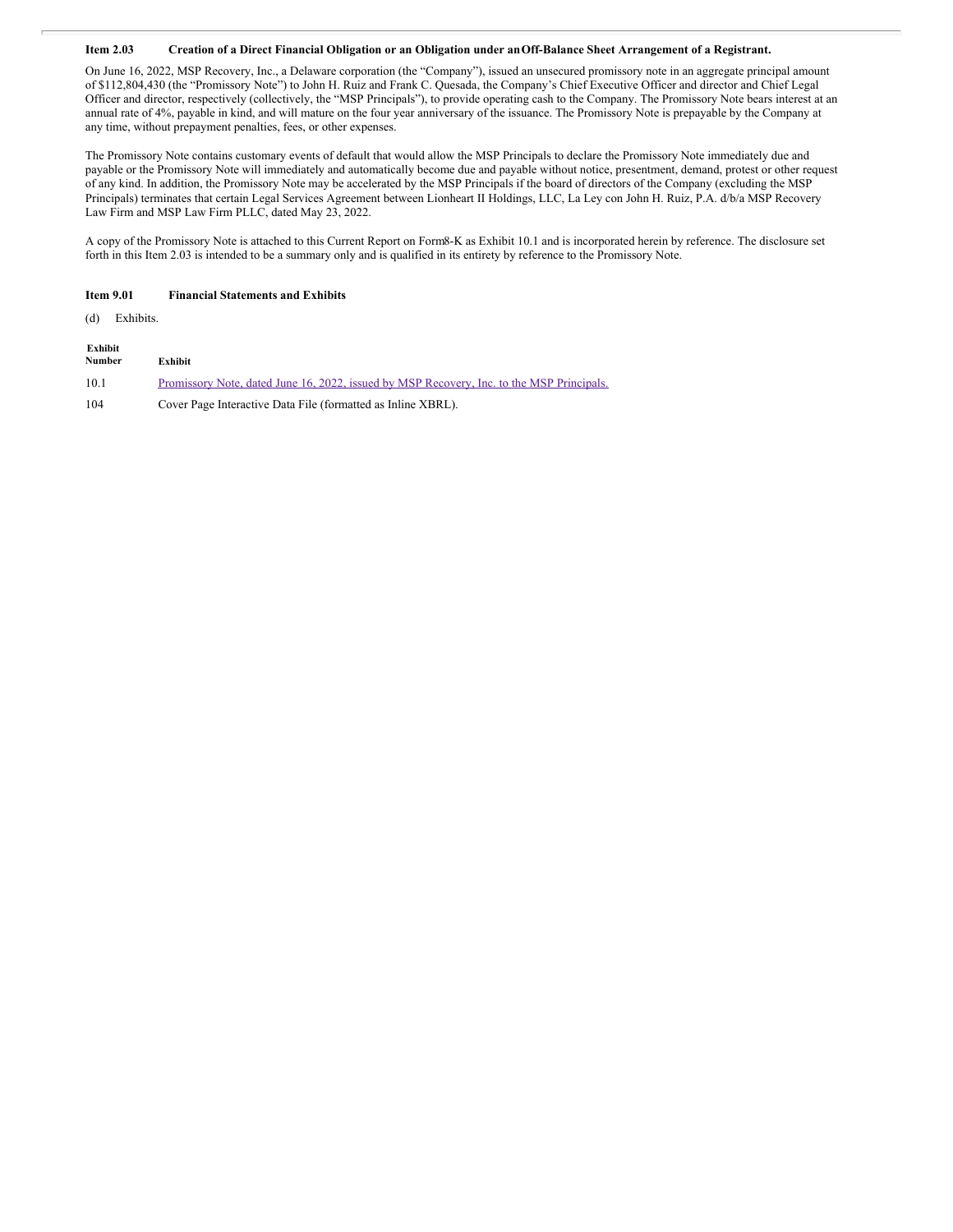# **SIGNATURES**

Pursuant to the requirements of the Securities Exchange Act of 1934, the registrant has duly caused this report to be signed on its behalf by the undersigned thereunto duly authorized.

# Dated: June 17, 2022 **MSP RECOVERY, INC.**

By: /s/ Ricardo Rivera

Name: Ricardo Rivera Title: Chief Financial Officer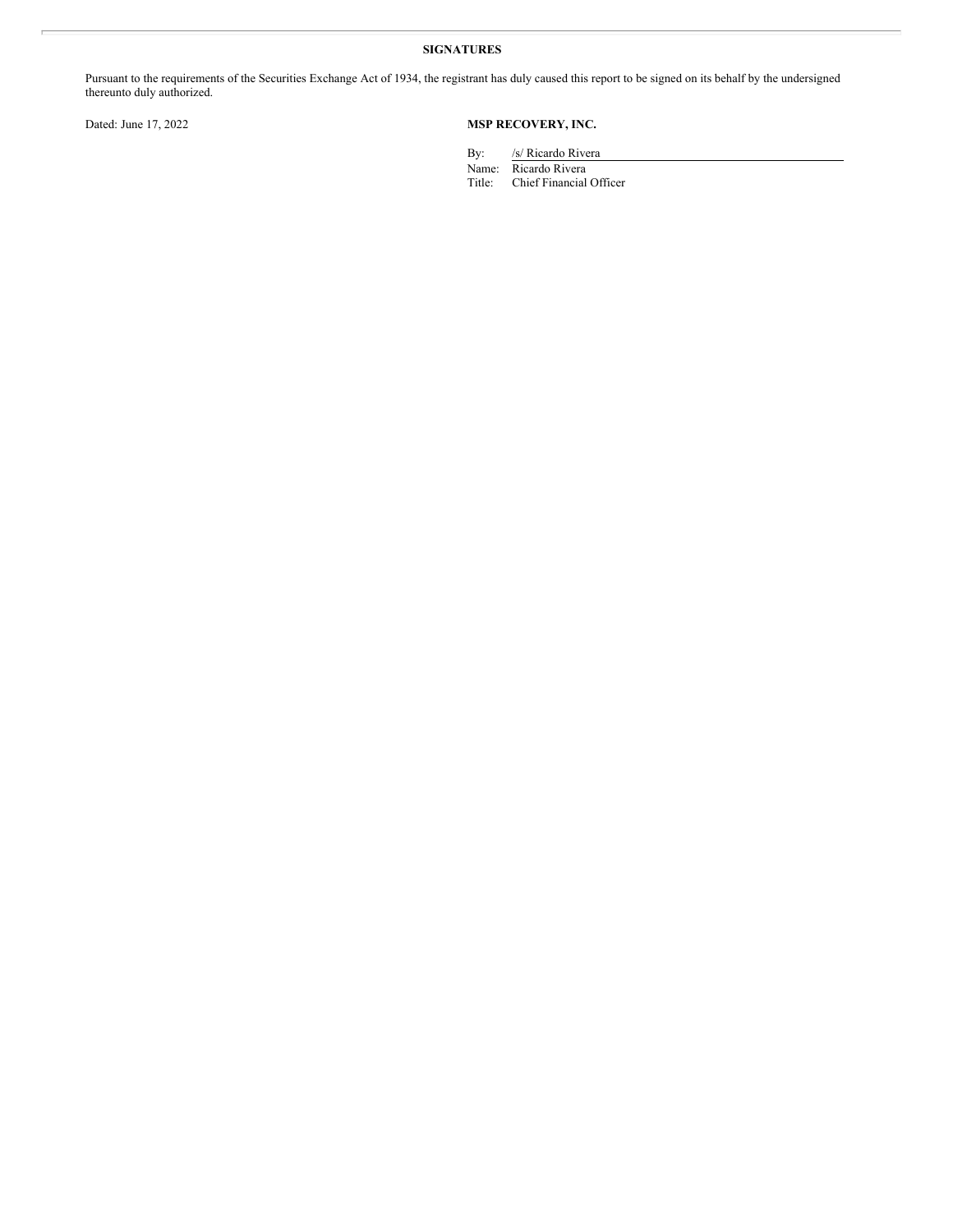\$112,804,430 Miami, Florida June 16, 2022

FOR VALUE RECEIVED, MSP RECOVERY, LLC, a Florida limited liability company (the 'Borrower'') hereby unconditionally promises to pay to the order of John H. Ruiz, an individual, and Frank C. Quesada, an individual (the "Noteholders") the principal amount of \$112,804,430 (One Hundred Twelve Million Eight Hundred Fourt Thousand Four Hundred Thirty US Dollars 00/100)) (the "Loan"), together with all accrued interest thereon, as provided in this Promissory Note (this "Note").

#### 1. Payment Dates.

(a) Payment Date. The aggregate unpaid principal amount of the Loan, all accrued and unpaid interest, and all other amounts payable under this Note shall be due and payable on June 16, 2026 (the "Initial Maturity Date").

(b) Prepayment. The Borrower may prepay the Loan in whole or in part at any time or from time to time without prepayment penalties, fees or other expenses by paying the principal amount to be prepaid together with accrued interest thereon to the date of prepayment.

(c) Loan Acceleration. The Noteholders may declare all Loan obligations immediately due and shall have the right to require the Borrower to accelerate repayment that the aggregate unpaid principal amount of the Loan, all accrued and unpaid interest, and all other amounts payable under this Note if: (i) Borrower, or an affiliate of the Borrower, terminates, for any or no cause, that certain Legal Services Agreement (the "LSA") between Lionheart II Holdings, LLC, La Ley con John H. Ruiz, P.A. d/b/a MSP Recovery Law Firm and MSP Law Firm PLLC, dated May 23, 2022. The decision to terminate the LSA shall be made by the Board of Direcotrs of MSP Recovery, Inc., and John H. Ruiz and Frank C. Quesda shall abstain from voting on such termination of the LSA.

### 2. Interest.

(a) Interest Rate. Except as provided in Section 2(b), principal amounts outstanding under this Note shall bearpayment-in-kind interest (computed on the basis of a year of 365 or 366 days, as applicable, and the actual days elapsed) at a rate per annum equal to 4.0% (four percent), which will be added to the outstanding principal amount of of the Loan, and will be payable upon the earlier of (i) the Note Maturity Date, or (ii) earlier repayment of the Loan.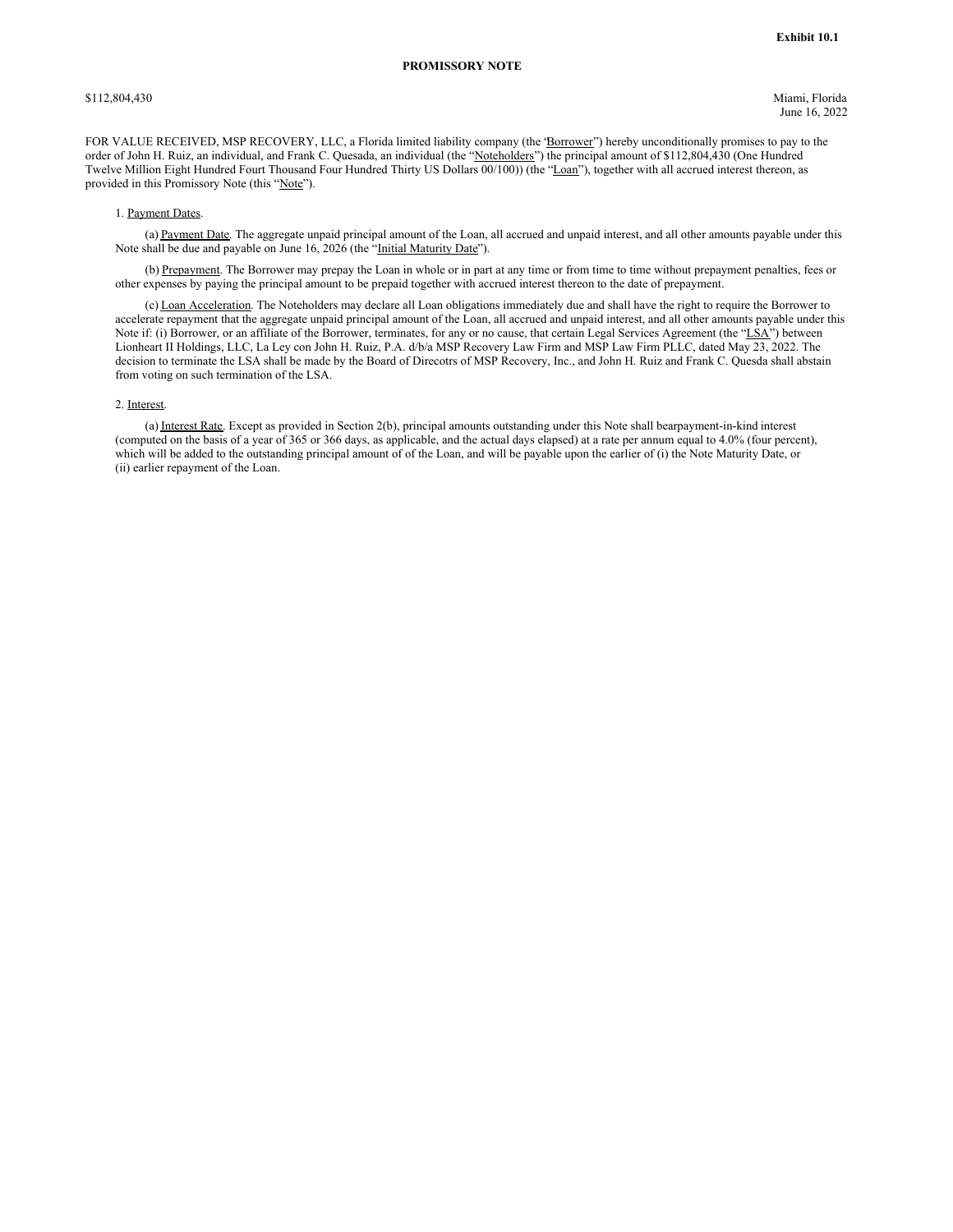(b) Interest Rate Limitation. If at any time the interest rate payable on the Loan shall exceed the maximum rate of interest permitted under applicable law, such interest rate shall be reduced automatically to the maximum rate permitted.

#### 3. Payment Mechanics.

(a) Manner of Payment. All payments of principal and interest shall be made in US dollars no later than 12:00 PM on the date on which such payment is due. Such payments shall be made by wire transfer of immediately available funds to the Noteholders' accounts and at the bank specified by the Noteholders on Schedule A hereto, as may be amended from time to time in writing by a joint instruction to the Borrower with 30 days' advance notice.

(b) Application of Payments. All payments shall be applied, *first*, to fees or charges outstanding under this Note, *second*, to accrued interest, and, *third*, to principal outstanding under this Note.

(c) Business Day. Whenever any payment hereunder is due on a day that is not a Business Day, such payment shall be made on the next succeeding Business Day, and interest shall be calculated to include such extension. "Business Day" means a day other than Saturday, Sunday, or other day on which commercial banks in New York, NY are authorized or required by law to close.

(d) Evidence of Debt. The Borrower authorizes the Noteholders to record on the grid attached as Exhibit  $\triangle$  the Loan made to the Borrower and the date and amount of each payment or prepayment of the Loan. The entries made by the Noteholders shall be *prima facie* evidence of the existence and amount of the obligations of the Borrower recorded therein in the absence of manifest error. No failure to make any such record, nor any errors in making any such records, shall affect the validity of the Borrower's obligation to repay the unpaid principal of the Loan with interest in accordance with the terms of this Note.

4. Representations and Warranties. The Borrower represents and warrants to the Noteholderss as follows:

(a) Existence. The Borrower is a limited liability company duly formed, validly existing, and in good standing under the laws of the state of its organization. The Borrower has the requisite power and authority to own, lease, and operate its property, and to carry on its business.

(b) Compliance with Law. The Borrower is in compliance with all laws, statutes, ordinances, rules, and regulations applicable to or binding on the Borrower, its property, and business.

(c) Power and Authority. The Borrower has the requisite power and authority to execute, deliver, and perform its obligations under this Note.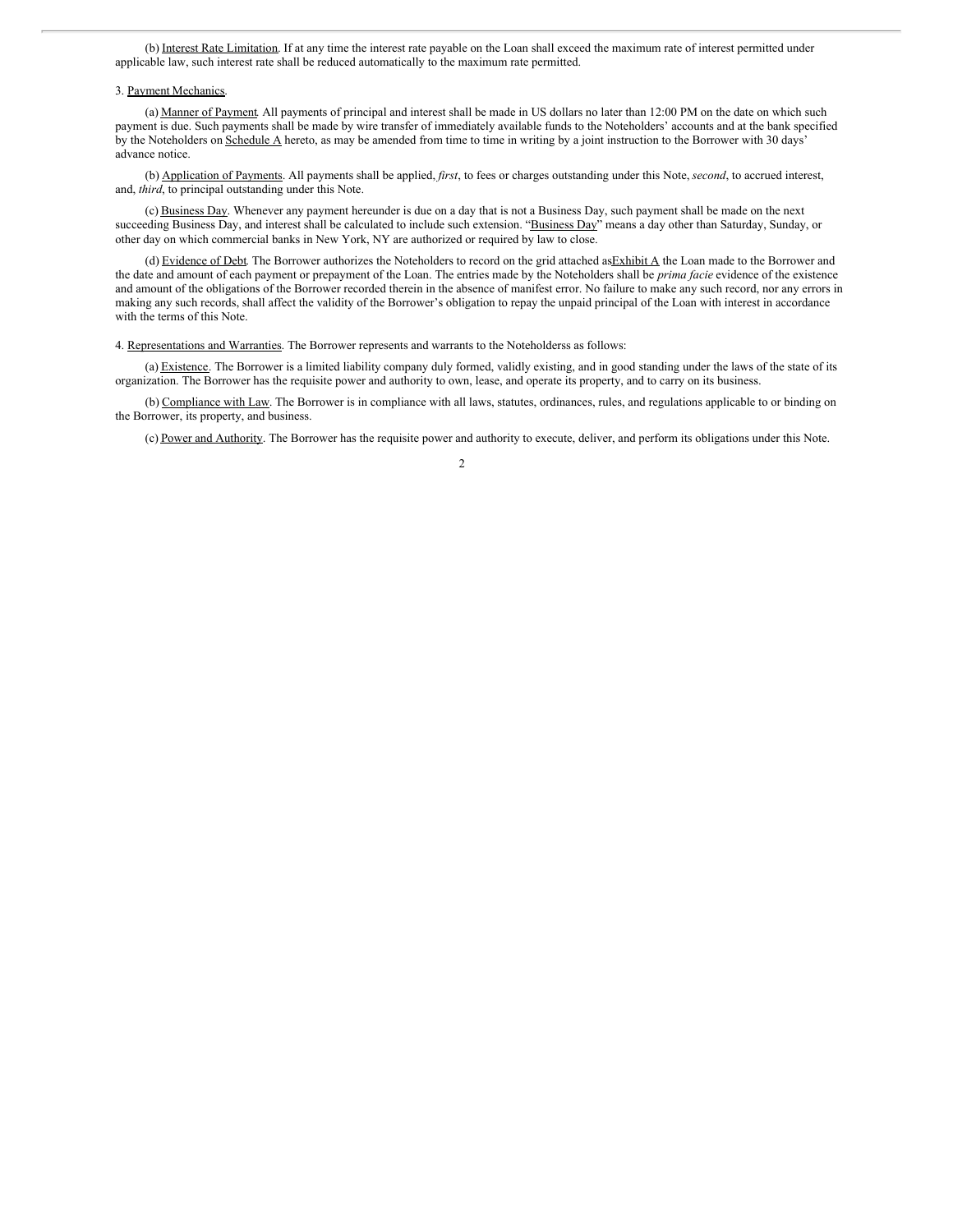(d) Authorization; Execution and Delivery. The execution and delivery of this Note by the Borrower and the performance of its obligations hereunder have been duly authorized by all necessary limited liability action in accordance with applicable law. The Borrower has duly executed and delivered this Note.

5. Events of Default. The occurrence and continuance of any of the following shall constitute an "**Event of Default**" hereunder:

(a) Failure to Pay. The Borrower fails to pay (i) any principal amount of the Loan when due; (ii) any interest on the Loan within five (5) days after the date such amount is due; or (iii) any other amount due hereunder within ten (10) days after such amount is due.

(b) Breach of Representations and Warranties. Any representation or warranty made by the Borrower to the Noteholders herein contains an untrue or misleading statement of a material fact as of the date made; *provided*, *however*, no Event of Default shall be deemed to have occurred pursuant to this Section 5(b) if, within thirty (30) days of the date on which the Borrower receives notice (from any source) of such untrue or misleading statement, Borrower shall have addressed the adverse effects of such untrue or misleading statement to the reasonable satisfaction of the Noteholders.

(c) Bankruptcy; Insolvency.

(i) The Borrower institutes a voluntary case seeking relief under any law relating to bankruptcy, insolvency, reorganization, or other relief for debtors.

(ii) An involuntary case is commenced seeking the liquidation or reorganization of the Borrower under any law relating to bankruptcy or insolvency, and such case is not dismissed or vacated within sixty (60) days of its filing.

(iii) The Borrower makes a general assignment for the benefit of its creditors.

(iv) The Borrower is unable, or admits in writing its inability, to pay its debts as they become due.

(v) A case is commenced against the Borrower or its assets seeking attachment, execution, or similar process against all or a substantial part of its assets, and such case is not dismissed or vacated within sixty (60) days of its filing.

(d) Failure to Give Notice. The Borrower fails to give the notice of Event of Default specified in 6.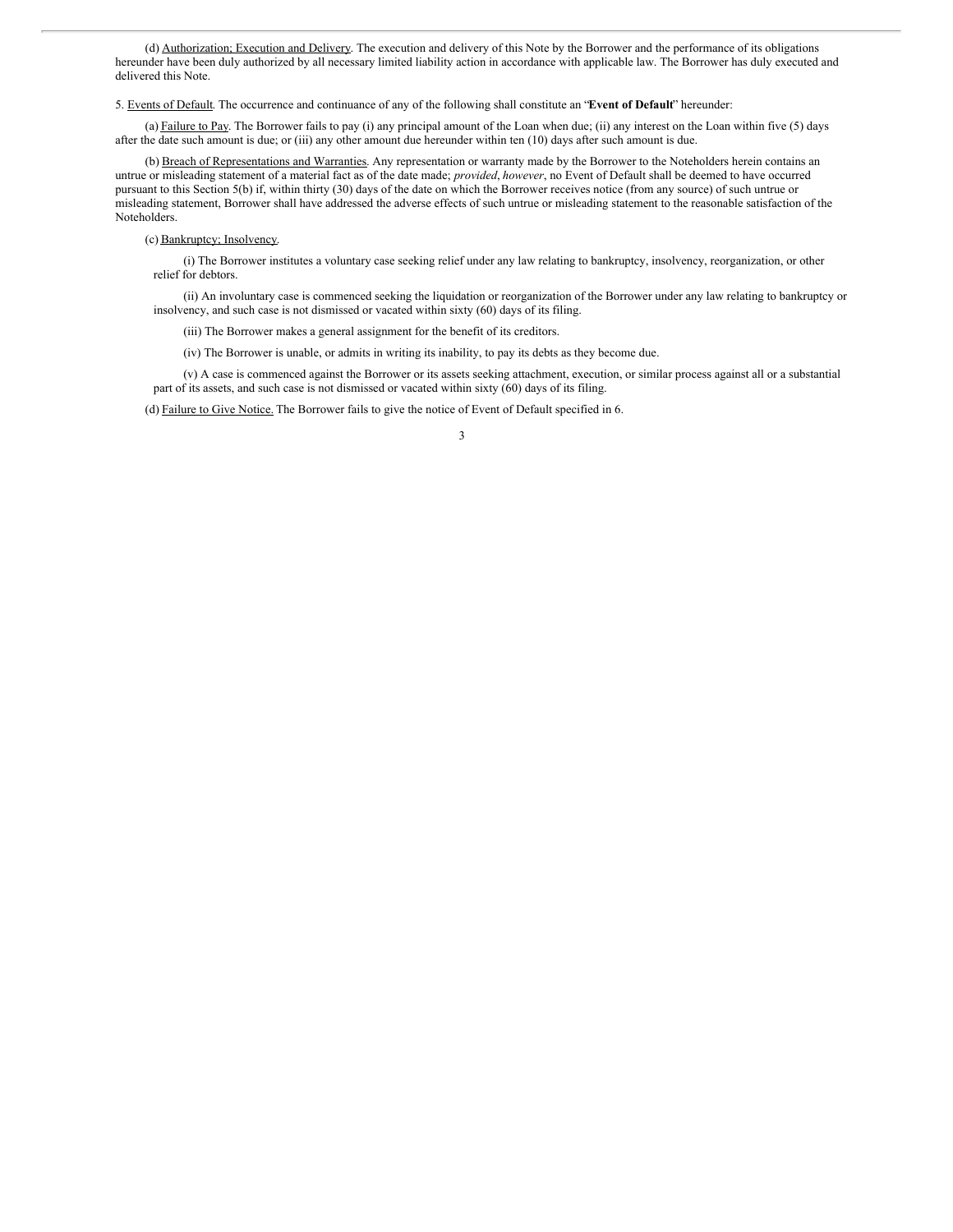6. Notice of Event of Default. As soon as possible after it becomes aware that an Event of Default has occurred, and in any event within two (2) Business Days, the Borrower shall notify the Noteholders in writing of the nature and extent of such Event of Default and the action, if any, it has taken or proposes to take with respect to such Event of Default.

7. Remedies. Upon the occurrence and during the continuance of an Event of Default, the Noteholders may, at their option, by written notice to the Borrower declare the outstanding principal amount of the Loan, accrued and unpaid interest thereon, and all other amounts payable hereunder immediately due and payable; *provided*, *however*, if an Event of Default described in Sections 5(c)(i), 5(c)(iii), or 5(c)(iv) shall occur, the outstanding principal amount, accrued and unpaid interest, and all other amounts payable hereunder shall become immediately due and payable without notice, declaration, or other act on the part of the Noteholders.

8. Expenses. The Borrower shall reimburse the Noteholders on demand for all reasonable and documentedout-of-pocket costs, expenses, and fees, including the reasonable fees and expenses of counsel, incurred by the Noteholders in connection with the negotiation, documentation, and execution of this Note and the enforcement of the Noteholders' rights hereunder.

9. Notices. All notices and other communications relating to this Note shall be in writing and shall be deemed given upon the first to occur of (x) deposit with the United States Postal Service or overnight courier service, properly addressed and postage prepaid; (y) transmittal by facsimile or e-mail properly addressed (with written acknowledgment from the intended recipient such as "return receipt requested" function, return e-mail, or other written acknowledgment); or (z) actual receipt by an employee or agent of the other party. Notices hereunder shall be sent to the following addresses, or to such other address as such party shall specify in writing:

(a) If to the Borrower:

MSP Recovery, LLC Attention: Sandra Rodriguez E-mail: srodriguez@msprecovery.com

(b) If to the Noteholders:

John H. Ruiz / Frank C. Quesada Attention: John H. Ruiz E-mail: jruiz@msprecoverylawfirm.com

10. Governing Law. This Note and any claim, controversy, dispute, or cause of action (whether in contract, tort, or otherwise) based on, arising out of, or relating to this Note and the transactions contemplated hereby shall be governed by and construed in accordance with the laws of the State of Florida.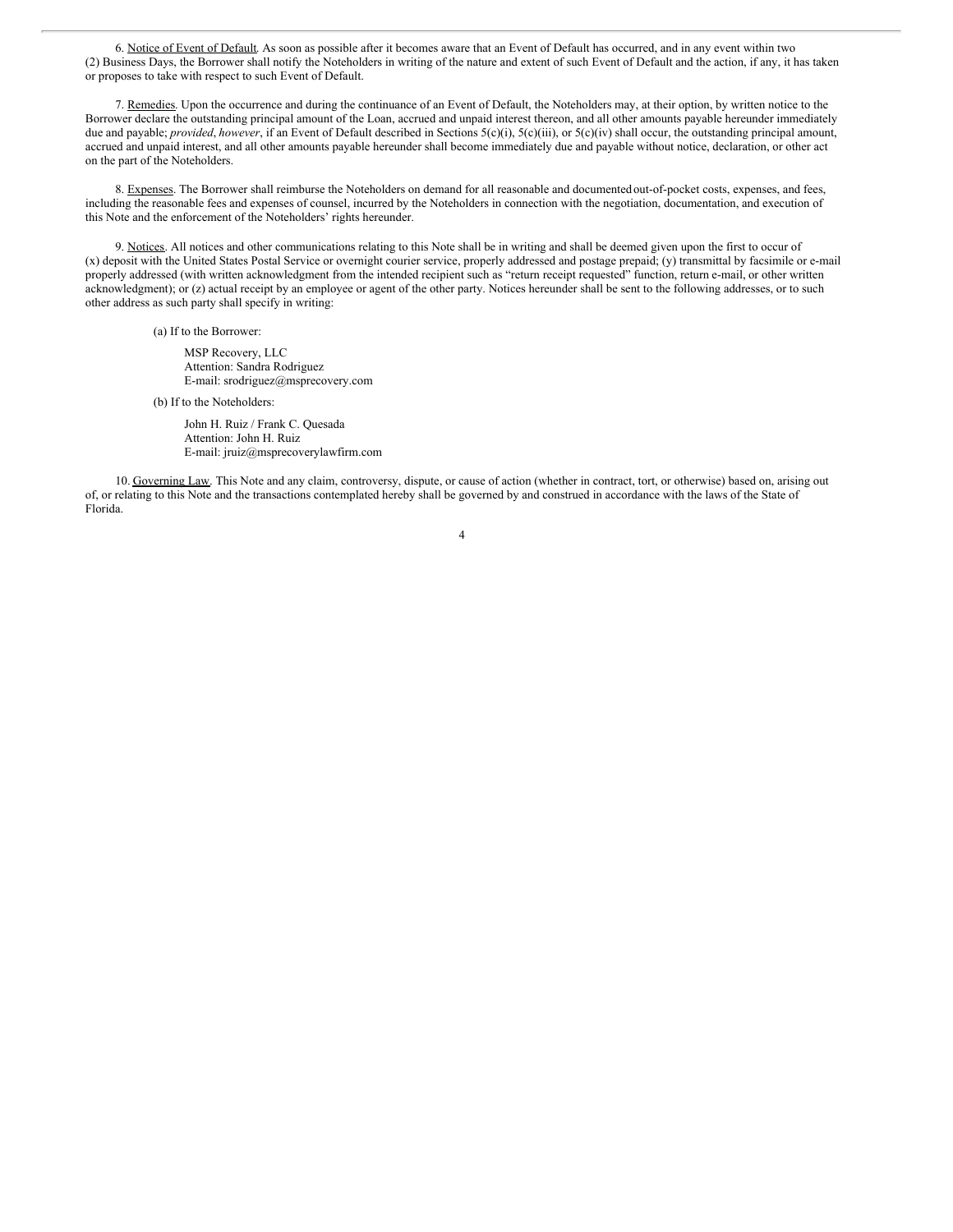#### <span id="page-7-0"></span>11. Disputes.

#### (a) Submission to Jurisdiction.

(i) The Borrower irrevocably and unconditionally (A) agrees that any action, suit, or proceeding arising from or relating to this Note may be brought in the courts of the State of Florida sitting in Miami-Dade County, and (B) submits to the exclusive jurisdiction of such courts in any such action, suit, or proceeding. Final judgment against the Borrower in any such action, suit, or proceeding shall be conclusive and may be enforced in other jurisdictions by suit on the judgment or in any other manner provided by law.

(ii) Nothing in this Section 11(a) shall affect the right of the Noteholders to bring any action, suit, or proceeding relating to this Note against the Borrower or its properties in the courts of any other jurisdiction.

(iii) Nothing in this Section 11(a) shall affect the right of the Noteholders to serve process upon the Borrower in any manner authorized by the laws of any such jurisdiction.

(b) Venue. The Borrower irrevocably and unconditionally waives, to the fullest extent permitted by law, (i) any objection that it may now or hereafter have to the laying of venue in any action, suit, or proceeding relating to this Note in any court referred to in Section 11(a), and (ii) the defense of inconvenient forum to the maintenance of such action, suit, or proceeding in any such court.

(c) Waiver of Jury Trial. THE BORROWER HEREBY IRREVOCABLY WAIVES, TO THE FULLEST EXTENT PERMITTED BY APPLICABLE LAW, ANY RIGHT IT MAY HAVE TO A TRIAL BY JURY IN ANY LEGAL PROCEEDING DIRECTLY OR INDIRECTLY RELATING TO THIS NOTE OR THE TRANSACTIONS CONTEMPLATED HEREBY, WHETHER BASED ON CONTRACT, TORT, OR ANY OTHER THEORY.

12. Successors and Assigns. This Note may be assigned or transferred by the Noteholders to any individual, corporation, company, limited liability company, trust, joint venture, association, partnership, unincorporated organization, governmental authority, or other entity.

13. Integration. This Note constitutes the entire contract between the Borrower and the Noteholders with respect to the subject matter hereof and supersedes all previous agreements and understandings, oral or written, with respect thereto; provided, however, that nothing in this Note modifies, supersedes, voids, or otherwise alters the MIPA.

14. Amendments and Waivers. No term of this Note may be waived, modified, or amended, except by an instrument in writing signed by the Borrower and the Noteholders. Any waiver of the terms hereof sshall be effective only in the specific instance and for the specific purpose given.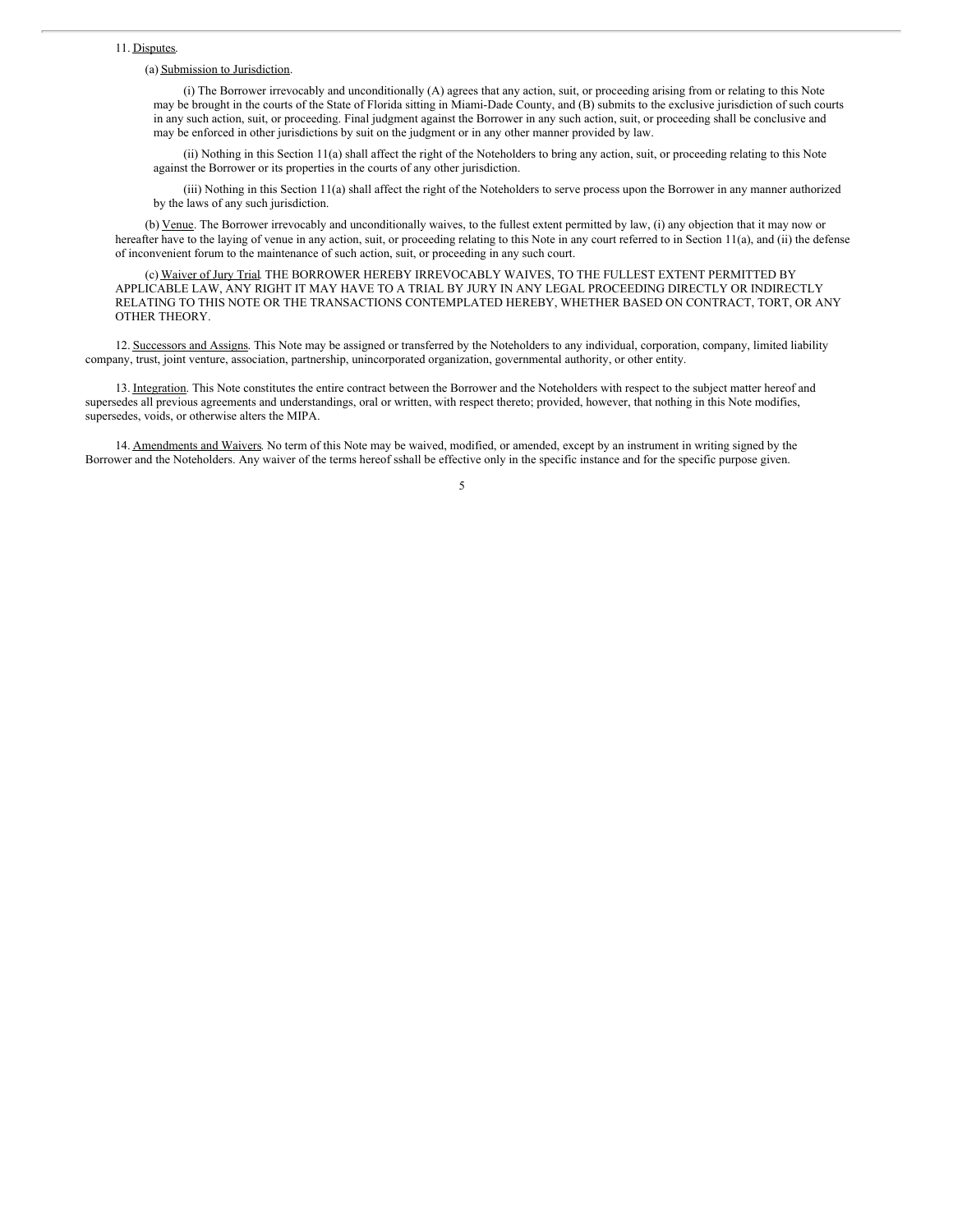15. No Waiver; Cumulative Remedies. No failure by the Noteholders to exercise and no delay in exercising any right, remedy, or power hereunder shall operate as a waiver thereof; nor shall any single or partial exercise of any right, remedy, or power hereunder preclude any other or further exercise thereof or the exercise of any other right, remedy, or power. The rights, remedies, and powers herein provided are cumulative and not exclusive of any other rights, remedies, or powers provided by law.

16. Severability. If any term or provision of this Note is invalid, illegal, or unenforceable in any jurisdiction, such invalidity, illegality, or unenforceability shall not affect any other term or provision of this Note or render such term or provision invalid or unenforceable in any other jurisdiction.

17. Counterparts. This Note and any amendments, waivers, consents, or supplements hereto may be executed in counterparts, each of which shall constitute an original, but all of which taken together shall constitute a single contract. Delivery of an executed counterpart of a signature page to this Note by facsimile or in electronic ("pdf" or "tif") format shall be as effective as delivery of a manually executed counterpart of this Note.

18. Electronic Execution. The words "execution," "signed," "signature," and words of similar import in this Note shall be deemed to include electronic and digital signatures and the keeping of records in electronic form, each of which shall be of the same effect, validity, and enforceability as manually executed signatures and paper-based recordkeeping systems, to the extent and as provided for under applicable law, including the Electronic Signatures in Global and National Commerce Act of 2000 (15 U.S.C. § 7001 *et seq*.), the Electronic Signatures and Records Act of 1999 (N.Y. State Tech. Law §§ 301-309), and any other similar state laws based on the Uniform Electronic Transactions Act.

[*Signature Page Follows*]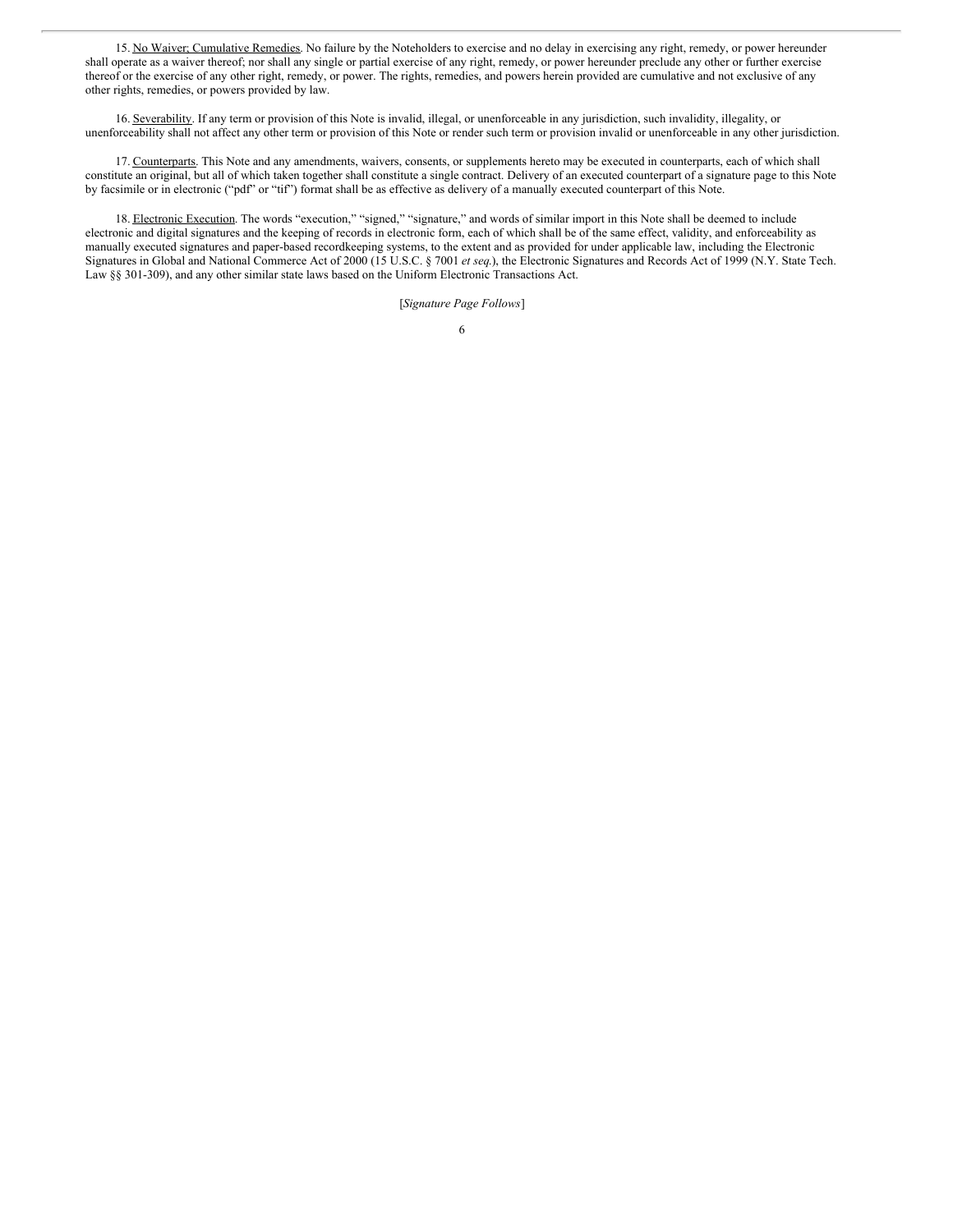IN WITNESS WHEREOF, the Borrower has executed this Note as of June 16, 2022.

MSP RECOVERY, LLC

By /s/ Sandra Rodriguez Name: Sandra Rodriguez Title: Manager

ACKNOWLEDGED AND ACCEPTED BY **NOTEHOLDERS** 

/s/ John H. Ruiz John H. Ruiz

/s/ Frank C. Quesada Frank C. Quesada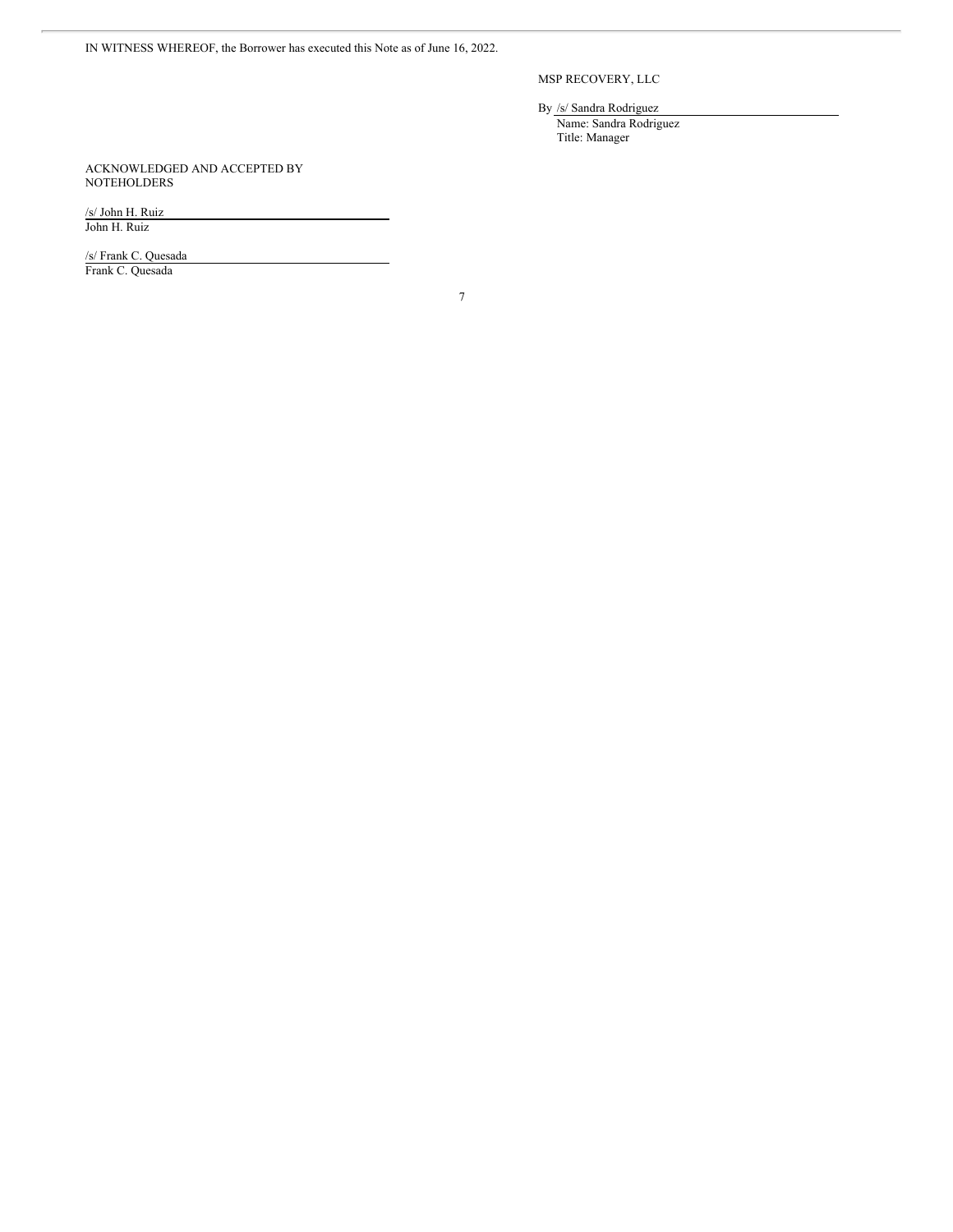#### **E X H I B I T A**

#### **PAYMENTS ON THE LOAN**

Date

Principal Amount Paid

Unpaid Principal<br>Balance

Name of Person Making Notation